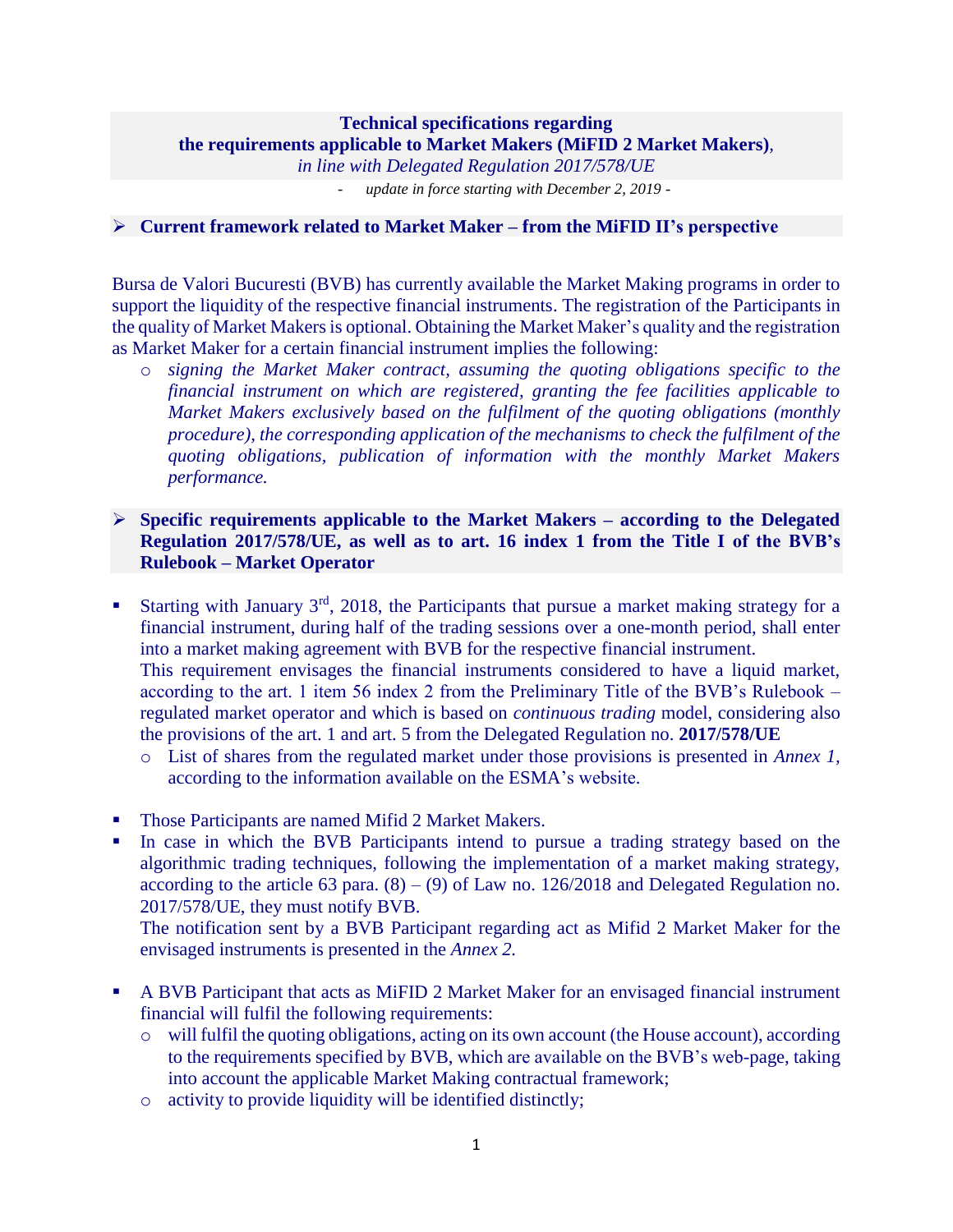o will comply with the provisions specfifed at Article 2 item 1 lefter  $(d) - (g)$  from the Delegated Regulation no. 2017/578/UE.

# ➢ **Stressed market conditions applicable to Mifid 2 Market Makers – according to the Delegated Regulation no. 2017/578/UE**

Taking into account the provisions of the article 1 item 7 index 1 and item 7 index 2 form the Preliminary Title, art. 16 index 1 para. (9) from the Title I of the BVB's Rulebook – regulated market operator, as well as the specific provisions from the Delegated regulation 2017/578/UE, BVB considers in the category of the stressed market conditions, respectively exceptional circumstances, the following:

### *<u>Stressed</u> market conditions*

o Taking into account the provisions of the art. 6 para. (2) from the Delegated Regulation no. 2017/578/UE, "*Trading venues shall set out the parameters to identify stressed market conditions in terms of significant short-term changes of price and volume. Trading venues shall consider the resumption of trading after volatility interruptions as stressed market conditions"*.

### **BVB will take into considerations the following:**

- o Stressed market conditions are applicable only to MiFID 2 Market Makers registered for the financial instruments considered liquid, determined according to the ESMA's methodology.
- o BVB will identify the registration of the stressed market conditions for a liquid financial instrument if during a trading session the following conditions are cumulatively met in the BVB's main market of a financial instrument:
	- o *registration of an Extended Volatility Interruption (ViXT) status for the respective symbol in its main market;*
	- o *price change for the envisaged instrument in its main market (calculated by reference of the market price to the reference price) exceeds in the current trading session +/- 12%*
	- o *traded volume for the respective instrument in its main market in that trading session* is at least 5 times than the average volume registered by the respective financial instrument in its main market in a relevant period (previous year)
- o in case in which the respective conditions are met cumulatively, BVB will publicly notify, through the BVB's system and the BVB's web-page, regarding the stressed market conditions for the respective financial instrument; the respective phase will be kept for the entirely trading session.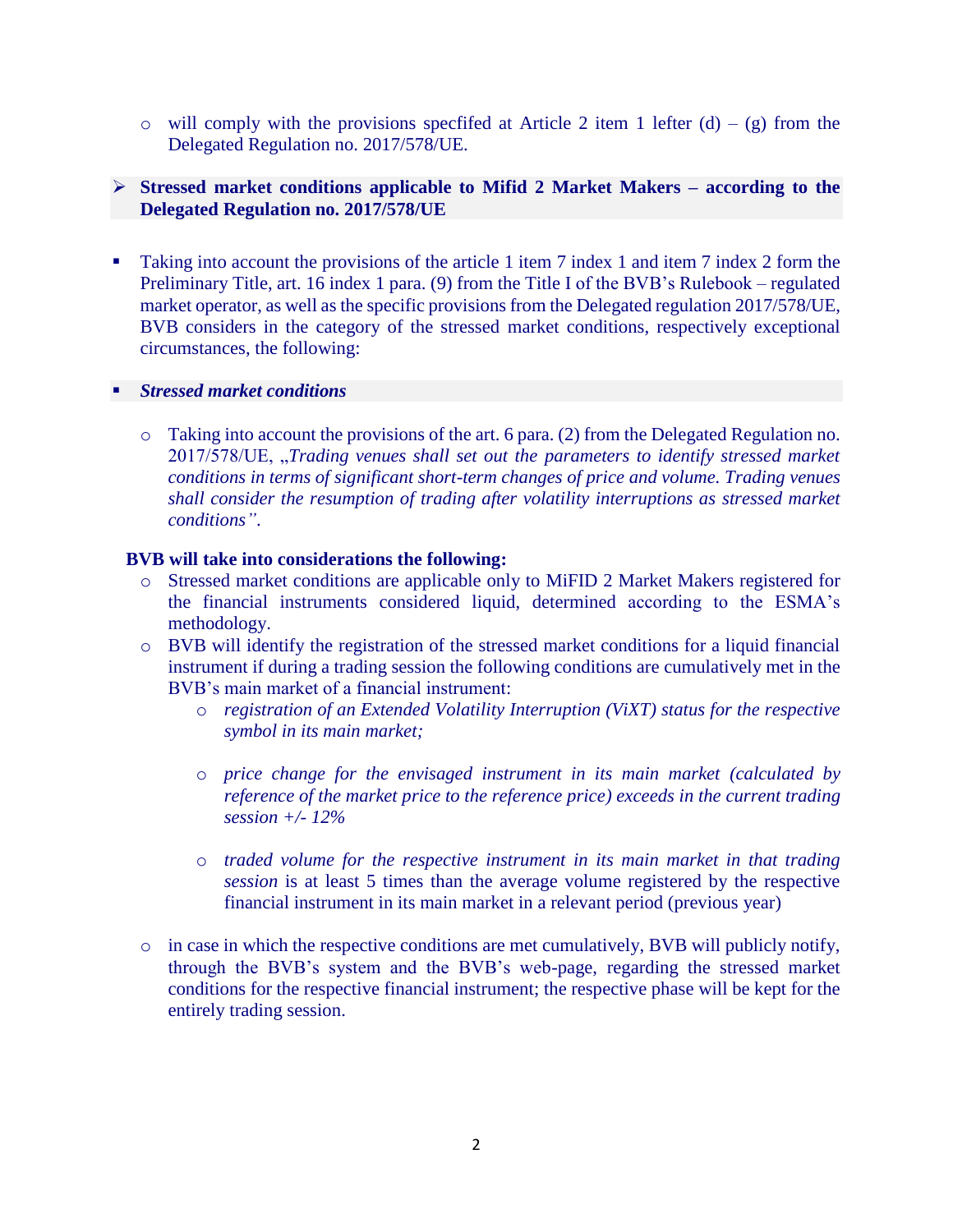- *The requirements applied by BVB regarding the MiFID 2 Market Makers regarding the quoting obligations and the incentives applied* 
	- o The quoting obligations for MiFID 2 Market Makers for the envisaged financial instruments will be kept unchanged compared to those applied currently for the Market Makers registered for the envisaged instruments, in the normal market conditions.
	- o The notification by BVB of meeting the stressed market conditions for a financial instrument in a trading session determines to consider the fulfilment of the quoting obligations by Mifid 2 Market Maker for the respective financial instrument *if at least ½ from the quoting obligations for the respective financial instrument are met by them in terms of minimum volume and maximum spread in that trading session.*
	- o BVB will apply in continuation the current model regarding the facilities/ incentives granted to those Participants, being extended also to stressed market conditions.

### ▪ *Exceptional circumstances*

- o Taking into account the provisions of the articles 3 and 4 from the Delegated regulation 2017/578/UE, the Participants will not provide the liquidity for the financial instruments for which are registered, in the following situations that will be publicly notified by BVB:
	- *Registration of the Extended Volatility Interruption (ViXT) status and the price change for the envisaged instrument in its main market (calculated by reference of the market price to the reference price) exceeds in the current trading session +/- 20% - for at least 3/4 of the shares for which the volatility interruption mechanism is applied* 
		- o Note: a notification will be sent in the BVB's system and on the BVB's web-page
	- *War, industrial action, civil unrest, cyber sabotage* o Note: according to the decision of the BVB's CEO
	- *Disorderly market conditions – according to letter c) from the Article 3 from the Delegated Regulation no. 2017/587/UE (performance of the trading system being significantly affected by delays and interruptions, multiple erroneous orders/transactions, etc.)* 
		- o Note: according to the decision of the BVB's CEO
	- *Registration of the situations where the investment firm's ability to maintain prudent risk management practices is prevented by any of the following: technological issues, risk management issues, restrictions related to short selling) – according to the letter d) from the Article 3 from the Delegated Regulation no. 2017/587/UE* 
		- o according to the notification of the Participant involved; the exceptional circumstances will envisage the Market Making activity at the level of that Participant
	- for non-equity instruments, *according to the letter e) from the Delegated Regulation no. 2017/587/UE*